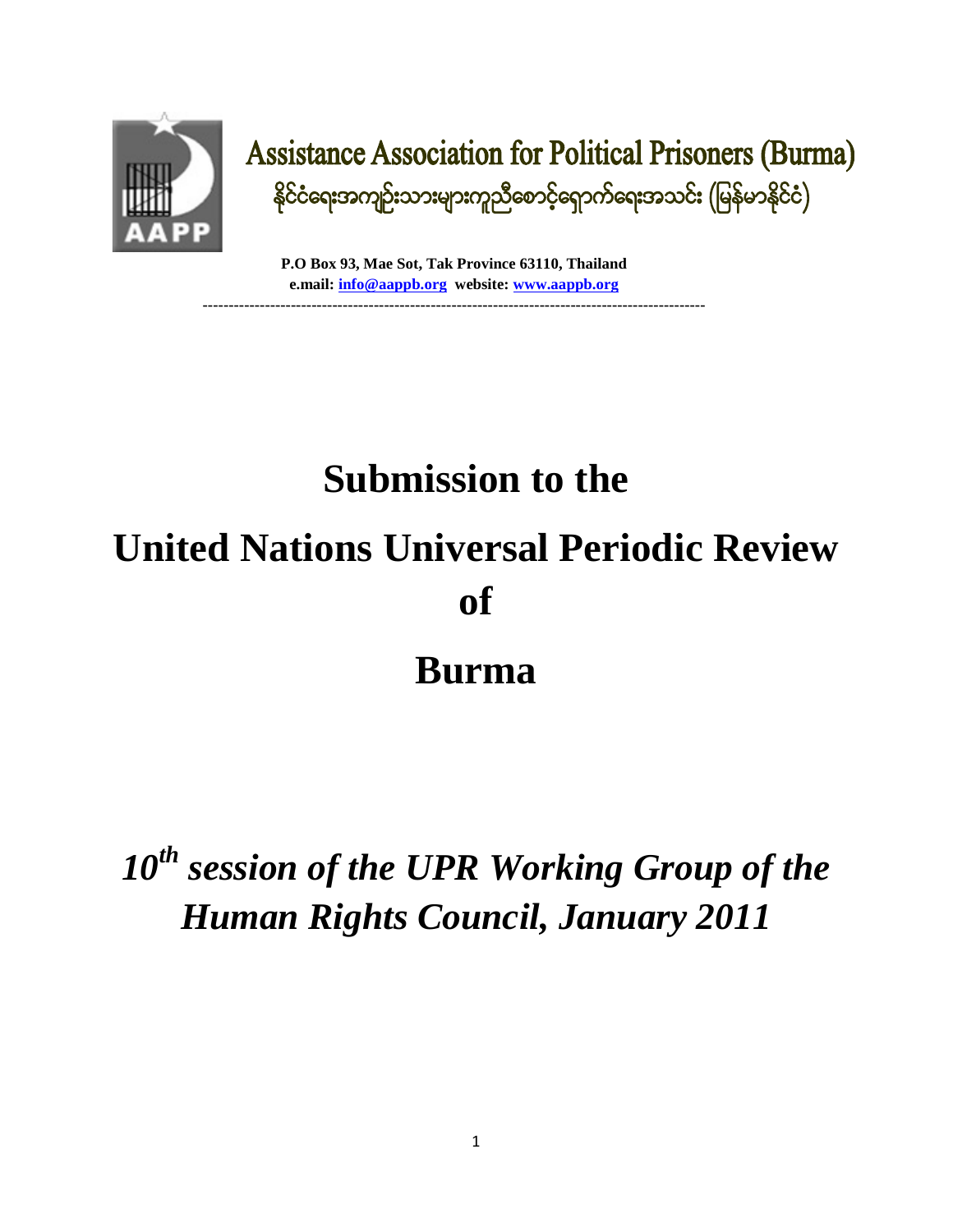#### **Executive Summary**

The Assistance Association for Political Prisoners (AAPP) provides information for sections B, C and D of *the summary of stakeholders' information*.<sup>1</sup> Drawing on recent AAPP research and interviews with former political prisoners, this submission highlights concerns regarding Burma's compliance with its international human rights obligations in relation to political prisoners and conditions of incarceration. There are 42 prisons in Burma and 109 labour camps.<sup>2</sup> The deplorable conditions in these places are well-documented: incommunicado detention, torture, poor diet, substandard hygiene levels and denial of adequate medical care.

#### **Section B. Normative and Institutional Framework**

In Burma, there are at least 2,170 political prisoners, reflecting the systematic denial of fundamental freedoms of expression, opinion and association.<sup>3</sup> Their treatment violates the right to life and dignity, to be free from torture, and the right to health and an adequate standard of living. This treatment is meted out to all prisoners, without distinction to age, health and the special needs of women, children and those with disabilities. The nature of their arrest and the judicial system through which they are sentenced are illustrative of the lack of rule of law and a culture of impunity, operating in Burma. The State Peace and Development Council (SPDC) is obliged under national and international law to protect the rights of prisoners; the conditions of detention should not aggravate the suffering inherent in imprisonment. The UDHR articulates the basic rights that all UN member states must protect. Several of its provisions, such as the right to life, and to be free from torture, are peremptory norms of international law. Burma is party to the Convention on the Elimination of All Forms of Discrimination Against Women (CEDAW) and the Convention on the Rights of the Child (CRC). These treaties are supplemented by instruments specific to the treatment of those in detention.<sup>4</sup> Burma's Jail Manual guards against ill-treatment of prisoners, though its provisions themselves fall short of international standards.<sup>5</sup> The most fundamental protection for prisoners is the absolute prohibition on torture. This prohibition is reflected in Burma's domestic law. The Burmese Penal Code prohibits 'hurt and grievous hurt' during interrogation<sup>6</sup> and outlaws the injury of anyone by a public servant. Though such provisions indicate a prohibition of torture, the failure to explicitly define and designate torture as a grave crime, in Burmese law, allows torture to take place more easily.

#### **Section C. Promotion and Protection of Human Rights on the Ground**

#### **Torture**

Torture is endemic in Burma's interrogation centres and prisons. Evidence suggests it has become a cultural norm, amongst the military, police and security officials, for extracting false confessions, creating a climate of fear and as a punishment. AAPP has documented hundreds of cases of torture experienced by political prisoners, dating back to 1988 and as recent as  $2010$ .<sup>7</sup> Almost all political prisoners are beaten during interrogation. Some are subject to extreme physical assaults resulting in internal bleeding, unconsciousness and sometimes death. Beatings include being punched in the face, kicked in the head, beaten with rifles, sticks and iron bars. Deprivation of food, water and sleep is common during interrogation. A political prisoner, in  $2009$ , was denied sleep for 12 days and food for 8 days during the interrogation period. <sup>8</sup> Political prisoners report being made to stand or remain hooded for days at a time. Other reported torture methods include: electric shock; burning; the "iron road", rolling an iron rod up and down the shins until the skin peels off; "the helicopter", being suspended from the ceiling by the arms and spun around while beaten. Sexual abuse has been reported by both male and female prisoners, including the psychological torture of threatening to rape. Reported injuries from torture include: paralysis, hearing loss, brain damage, fractured bones. Solitary confinement is routine, and the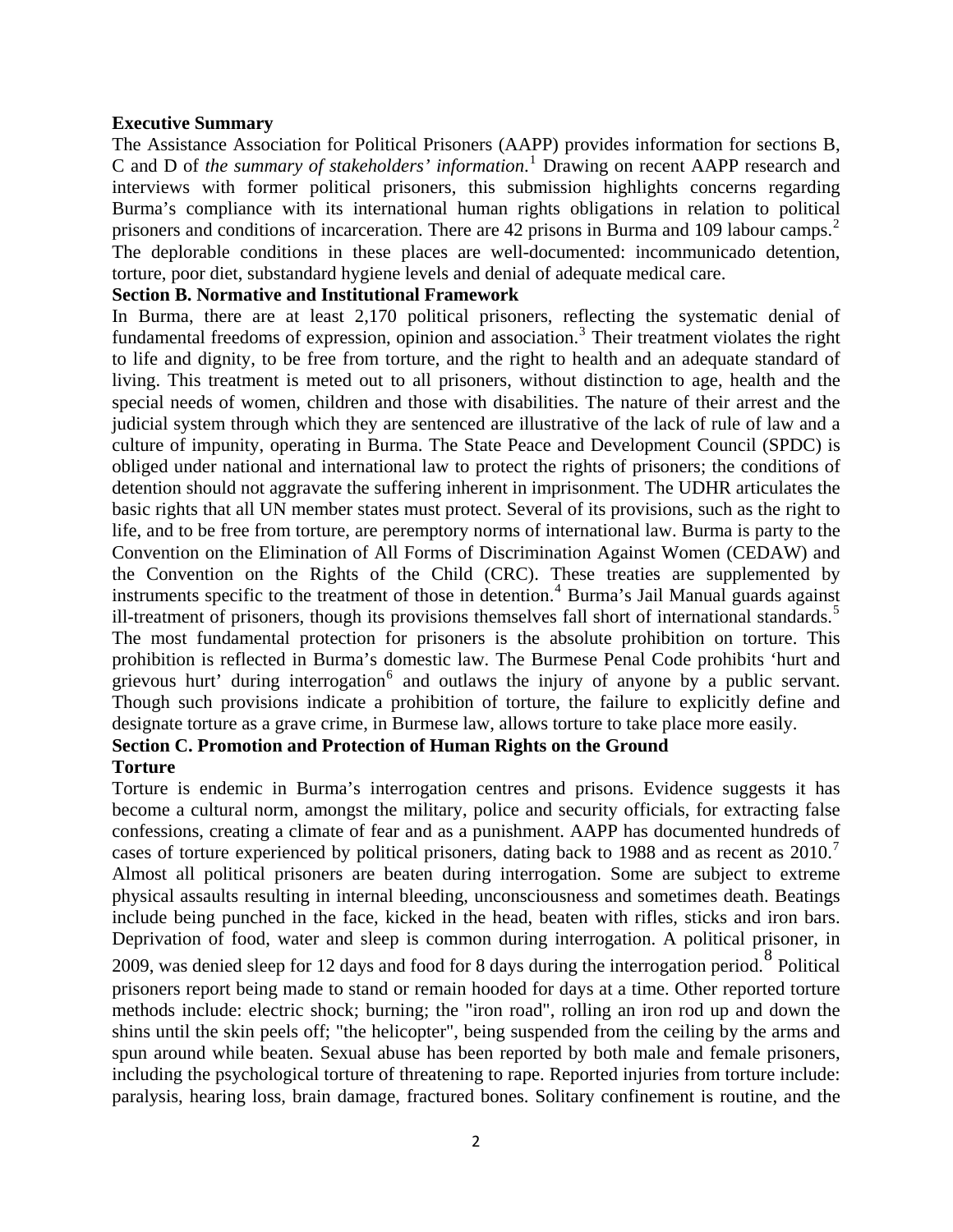practice is not motivated by legitimate penological concerns but a political will to demoralize and marginalize political prisoners. The most notable case of solitary confinement is Min Ko Naing, kept in 'solitary' for nearly 16 years in Sittwe Prison.<sup>9</sup> In the opinion of the Special Rapporteur for Torture, the prolonged isolation of detainees may amount to torture. The use of prolonged solitary confinement, experienced by political prisoners, amounts to torture. The conditions in solitary cells are worse than regular cells. Prisoners are forced to wear punishment shackels,  $10$  some for periods as long as one year. They are not allowed to clean out their toilet bucket or bathe for an entire month. All political prisoners face severe restrictions on their links to the outside world. They can not receive letters, phone calls are not permitted, reading materials are strictly censored. Victims of torture have no effective mechanism to seek redress and the government denies human rights monitors and the ICRC access to prisons. International guidelines on investigating torture require that officials implicated be removed from positions of power, but in Burma, it is the prisoners who complain about prison conditions that are often punished, transfered, tortured and in some instances have their sentences arbitrarily extended.

#### **AAPP calls on the SPDC to:**

- Designate and define torture as a specific crime of the utmost gravity in the Burmese Penal Code, in accordance with the definition in the Convention Against Torture.
- Ensure that confessions, or other evidence obtained through torture, are never invoked in a court of law and no statement of confession made by a person deprived of liberty, other than one made in presence of a judge or a lawyer, should have a probative value in court.
- Abolish prolonged solitary confinement, which may amount to torture.
- Immediately ratify the Convention Against Torture.

#### **The right to life, liberty and security of person**

The arbitrary deprivation of life is a grave human rights violation, regardless of whether the death is from illegal execution, torture, excessive force or from life threatening conditions during detention. The SPDC are guilty of all of these. There was no accountability for the killings, by soldiers and riot police, of at least 36 inmates at Insein Prison, in May 2008, during Cyclone Nargis. Following the incident, prison authorities conducted an investigation that resulted in the deaths of four inmates during interrogation. Nine others later died from the injuries sustained during interrogation. AAPP has recorded the deaths of 144 political activists during incarceration, since 1988, as a direct result of severe torture, denial of food and medical treatment. Many die from curable diseases such as tuberculosis or Malaria.<sup>11</sup> In May 2010, political prisoner Ko Kyaw Soe, age 39, died in Myingyan prison due to prolonged ill-treatment in custody and the denial of medical treatment for respiratory problems. Buddhist monk U Thilavantha died on 26 September 2007, in Myitkyina hospital, from injuries sustained in custody. He was arrested by soldiers at his monastery in Myitkyina in Kachin State. Witnesses reported that soldiers severely beat him while in custody. Aung Hlaing Win, NLD member, arrested 1 May 2005, was tortured to death in No 1. Military Security Affairs Unit interrogation centre and died 8 May 2005. The forensic doctor testified that there were 24 external and internal wounds on his body.<sup>12</sup> However, the authorities claimed he died from puemonia and a fatty liver. The families of political prisoners have sometimes been offered bribes to remain silent about the cause of death, as happened with Aung Hlaing Win; and the authorities cremate the body before the family can see it.

Political activists "disappear" for periods of several hours to several weeks or more, and some never reappear. The prohibition of enforced disappearance is a rule of international humanitarian and human rights law, and its prohibition is absolute. Such disappearances, in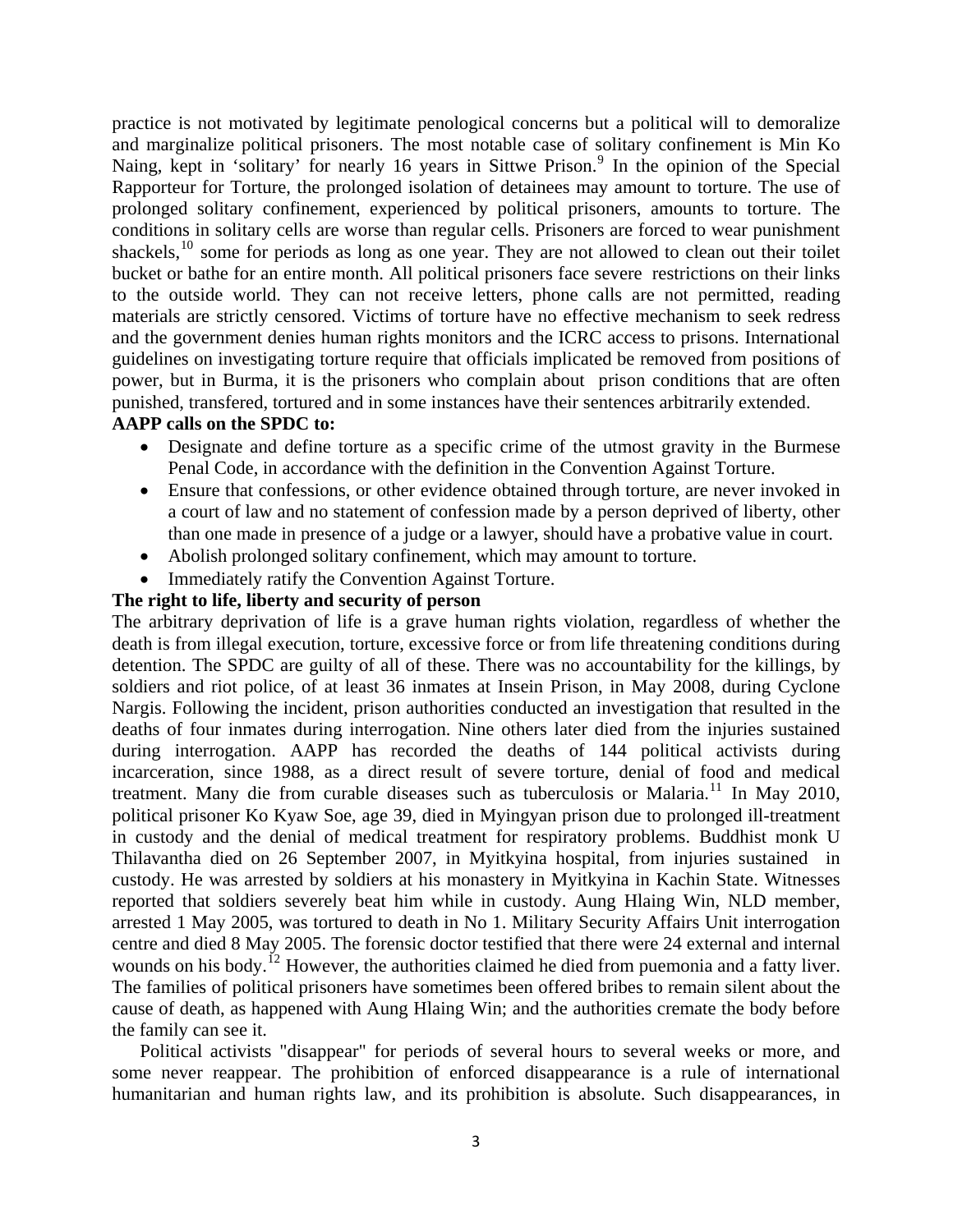Burma, are generally attributed to authorities detaining individuals for questioning and to the army's practice of seizing citizens for portering or related duties, without the family being notified.<sup>13</sup> AAPP documented the disappearance of 15 political prisoners who never reappeared.<sup>14</sup> The extent of the problem of enforced disappearances in Burma remains to be investigated. The likely fate of the disappeared is torture leading to death.

#### **AAPP calls on the SPDC to:**

- Allow an independent investigation into the deaths of those in custody; it should include relatives in the process, make the results public and hold accountable anyone found responsible for deaths, torture, mistreatment and medical negligence, and prosecute them, including anyone who failed to prevent these crimes.
- Allow individual monitoring, by the ICRC, of detainees and prisoners to prevent extrajudicial executions; enforced disappearances of people under arrest; torture; mistreatment; and to safeguard the physical and psychological health of prisoners.

#### **Administration of Justice and the Rule of Law**

Military Intelligence search, arrest, detain and interrogate without warrant anyone deemed political, despite the Burmese Criminal Procedure Code containing provisions for judicial oversight of arrests and detentions, as does the UN Body of Principles.<sup>15</sup> The State Protection Law allows for detention without charge or trial for up to five years and is frequently used to extend an already arbitrary and unjust detention. Those held under this Law have included Aung San Suu Kyi. The UDHR stipulates: "No one shall be subjected to arbitrary arrest, detention or exile." All former political prisoners interviewed by AAPP were held longer than 48 hours without warrant and without being brought before a judicial authority to be informed of the charges against them. Political prisoners are often held incommunicado, denied access to legal representation and it is sometimes several months before they appear before a judge or their family is informed. It often lasts until a confession is obtained. In Burma, several secret interrogation centres exist. Many political prisoners are kept in government 'guest houses' or on military bases, which prohibit access by civilians. The arrest and detention procedures of the SPDC raise the possibility that the vast majority of political prisoners, if not all, in Burma, are in arbitrary detention, according to the criteria outlined by the UN Working Group on Arbitrary Detention.<sup>16</sup> The UN General Assembly declared that "prolonged incommunicado detention" and "detention in secret places", facilitates the perpetration of torture and other ill-treatment and can in itself constitute a form of such treatment.<sup>17</sup>

There have been six amnesties for prisoners since November 2004. According to the SPDC's own figures, 45,732 prisoners were released under those amnesties, but AAPP statistics show that only 1.3% of them were political prisoners<sup>18</sup>. They are released under Section 401 of the Criminal Procedure Code, which grants the President power to suspend a sentence. Clause 3 gives power to cancel that suspension and order re-arrest of a person at any time without a warrant, requiring they serve the remainder of the original sentence. These powers lie with the executive and not the judiciary<sup>19</sup>. The arbitrary nature of this policy and the lack of judicial oversight further illustrates the lack of the rule of law in Burma.

#### **Rights of the child in the justice system**

The CRC protects children from torture and provides that children deprived of their liberty shall be treated with respect for the inherent dignity of the person and stipulates that detention "shall be used only as a measure of last resort".<sup>20</sup> Contrary to international standards and to Burma's own Jail Manual,<sup>21</sup> children are not separated from adult prisoners, are handed down long sentences, and are equally subject to the prisons' grossly inadequate conditions. Young people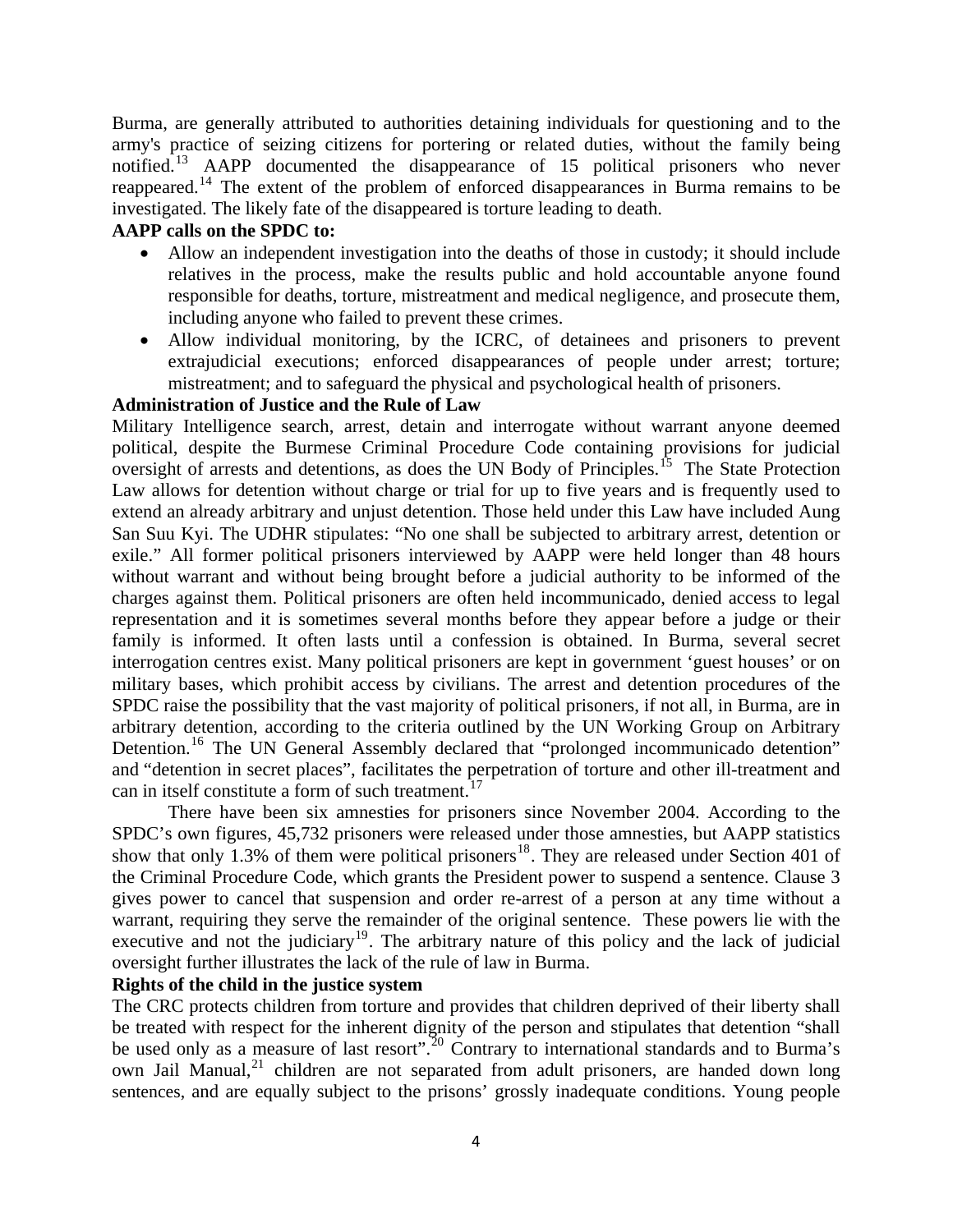are imprisoned because of their political beliefs or activities in student politics, in violation of  $CRC<sup>22</sup>$  A number of student leaders, some when still in high school, have been arrested and imprisoned and subjected to cruel and degrading treatment and torture.

#### **AAPP calls on the SPDC to:**

- Officially recognize all political prisoners, erase the criminal records of all political prisoners and unconditionally release them under a genuine amnesty.
- Ensure those arrested are not held in facilities under the control of their interrogators for more than the time required by law to obtain a judicial warrant of pre-trial detention, which should not exceed a period of 48 hours.
- Enable interrogation to take place at official centres, and abolish under law secret places of detention.
- Ensure that all persons in detention are able to exercise their right to legal counsel, to appeal their detention and to a fair trial.
- Release persons convicted by military tribunals or special security courts or re-try them before courts that meet international fair trial standards.
- Ensure that the composition of the judiciary is fully consistent with the Basic Principles on the Independence of the Judiciary by applying particularly the principle of immovability of judges.
- Ensure that prisoners or detainees under the age of 18 are kept in separate facilities from adults.

#### **The Right to health and an adequate standard of living**

International law and standards protect prisoners against discrimination in receiving health care; all people have a right to the highest attainable standard of health. Furthermore, the Committee Against Torture found that failure to provide adequate medical care can violate the prohibition of cruel, inhuman or degrading treatment. International standards assert that "all necessary medical, surgical and psychiatric services shall be provided" in prisons.<sup>23</sup> There is a desperate shortage of medically trained staff and medical facilities in prisons. There is one doctor for every 7,314 prisoners.<sup>24</sup> At least 12 prisons do not have a resident doctor. It is evident that untreated injuries from torture, long-term imprisonment, transfers to remote prisons and denial of medical treatment is a taking a toll on prisoners' health. As of June 2010, there were at least 136 political prisoners in poor health, 19 requiring urgent medical treatment.<sup>25</sup>

Since November 2008, at least 275 political prisoners have been transferred to remote prisons, in malarial zones, with extreme weather conditions, where there are no prison doctors.<sup>26</sup> Political prisoners are not given preventative medicines or mosquito nets. Medical supplies in prisons are inadequate and often only obtained through bribes to prison officials. It is left to the families to provide medicines and food, but prison transfers prohibit this. Often prisons are hundreds of miles from the political prisoner's hometown, and the travel costs too high. Sometimes, the authorities may decide, for 'security' reasons, to forbid all family contact. Regardless of their illness, prisoners report receiving the same medication and are given fake or sometimes the wrong medication. Prison officials took common criminals to the local hospital for treatment but were required to seek authorization from higher authorities before allowing political prisoners to seek medical assistance outside the prison, resulting in their waiting for weeks or sometimes months to receive treatment for life-threatening and chronic problems. Hla Myo Naung, in need of urgent medical care, went blind in one eye while in prison and is now experiencing similar symptoms in his other eye. When his family requested treatment he was transferred to Myitkyina Prison, where there is no doctor. Myo Yan Naung Thein, 88 Generation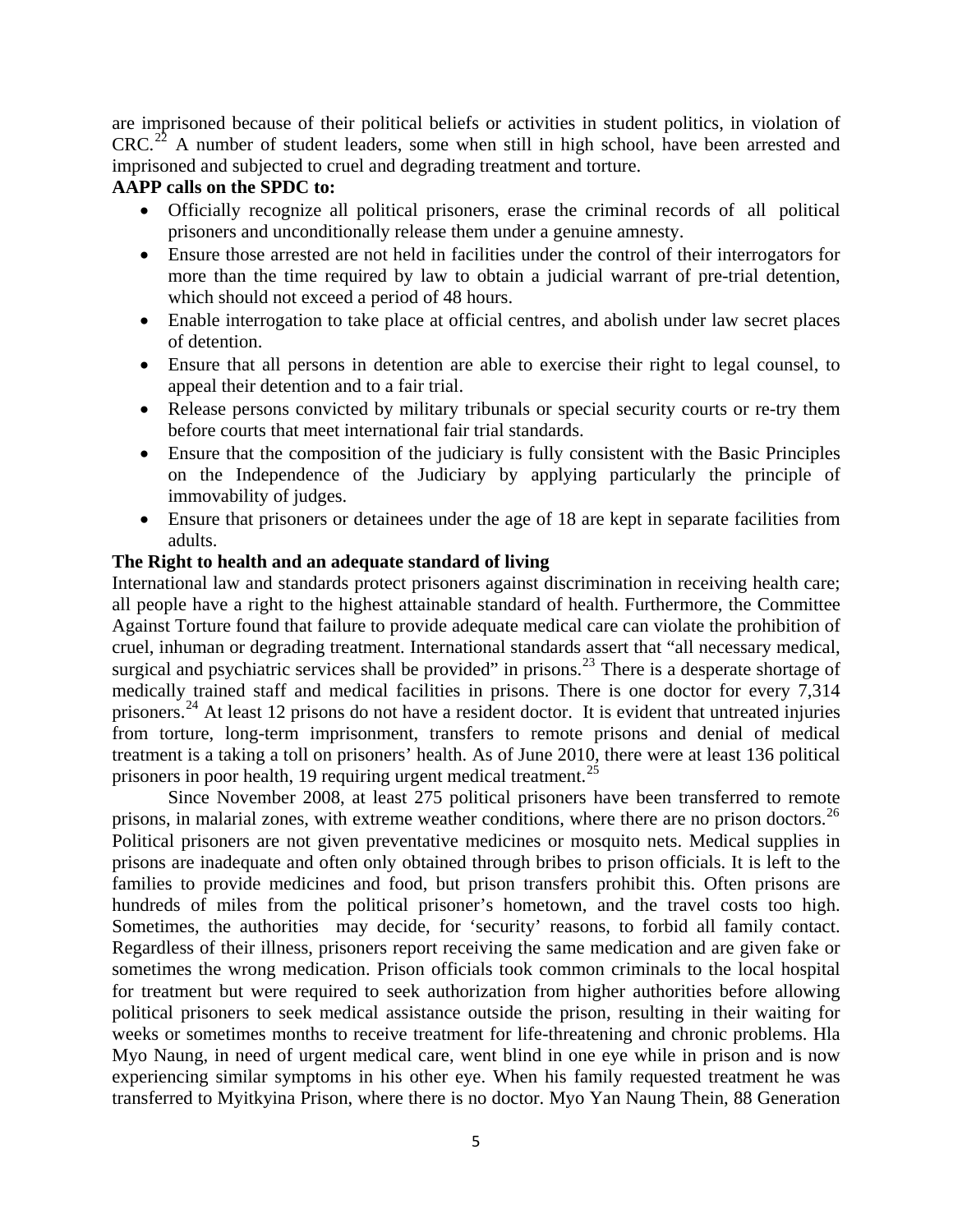member, in Thandwe Prison, never received treatment after severe torture, in December 2007, which has left him partially paralysed.

AAPP can confirm that malnutrition, poor sanitation and unclean water are a serious problem throughout the prison system, posing a major health risk. Many prisoners face starvation. International standards require that prisoners be supplied with "food of nutritional value adequate for health and strength, of wholesome quality.<sup> $\frac{327}{27}$ </sup> Prisoners receive a one inch cube of meat once a week. In many cases, the food is rotten, half cooked, with stones and insects, resulting in food poisoning and gastric ailments. A political prisoner reported that the water well and sewage holes are so close together, in Sitwe Prison, Arakan State, that, during the rainy season, sewage flows into the drinking water, causing cholera outbreaks and many prisoners to die. International standards require that prisoners be issued sufficient and clean bedding.<sup>28</sup> Yet, in Burma, mattresses are filthy and there are infestations of bed bugs, scabies and lice. In many prisons, criminal prisoners are not provided with any blankets and political prisoners are provided with one. In punishment cells, there is no bedding whatsoever. Some prisons are so poorly constructed as to leave the prisoners exposed to the elements, a serious health risk during the rainy season. $^{29}$ 

Tuberculosis, malaria and HIV are a serious threat in Burma's prisons, due to overcrowding, lack of hygiene, lack of medical care and exposure to extreme climates. Insein Prison, houses about 9,000 to 10,000 inmates but its capacity is about 6,000. Sick and healthy prisoners are routinely mixed together. Inmates' reliance on shared razor blades promotes the transmission of Hepatitis and HIV. Re-using needles is common place, with medical staff using the same needle on a number of different prisoners<sup>30</sup>.

#### **Women's rights to health**

In Burma's prisons, the medical, hygiene and nutritional needs of women are not being met. While both men and women experience deficiencies in the medical care received in prison, certain deficiencies are discriminatory due to the disproportionate impact they have on women. There is an obligation, under CEDAW, to "ensure to women appropriate services in connection with pregnancy, confinement and the post-natal period, granting free services where necessary, as well as adequate nutrition during pregnancy and lactation".<sup>31</sup> In the case of the 174 women political prisoners, these rights are denied, as evidenced with Kay Thi Aung, who miscarried in her second trimester, in prison. Despite being pregnant, she was sentenced to 26 years in prison for providing aid during Cyclone Nargis, and transferred to Tavoy Prison, almost 400 miles from her family in Rangoon. Political prisoners have reported witnessing prisoners giving birth in prison without any medics and only prisoners to assist the delivery<sup>32</sup>.

#### **AAPP calls on the SPDC to:**

- Ensure enough funding for the prison budget to create conditions consistent with international standards. Funding should be allocated for facility renovation, upgrading water and sanitation facilities, adequate food and adequate health services.
- Stop sending political prisoners to remote areas away from their families; and ensure prisoners are able to receive visits from their family throughout their detention.
- Establish medical clinics at each prison with a consistent supply of essential medications and a minimum capacity to conduct TB and HIV testing and treatment.
- Develop gender-specific and culturally appropriate detention standards to meet the medical and mental health needs of women and refrain from detaining women who are pregnant or nursing infants, unless access to antenatal and maternity services are guaranteed.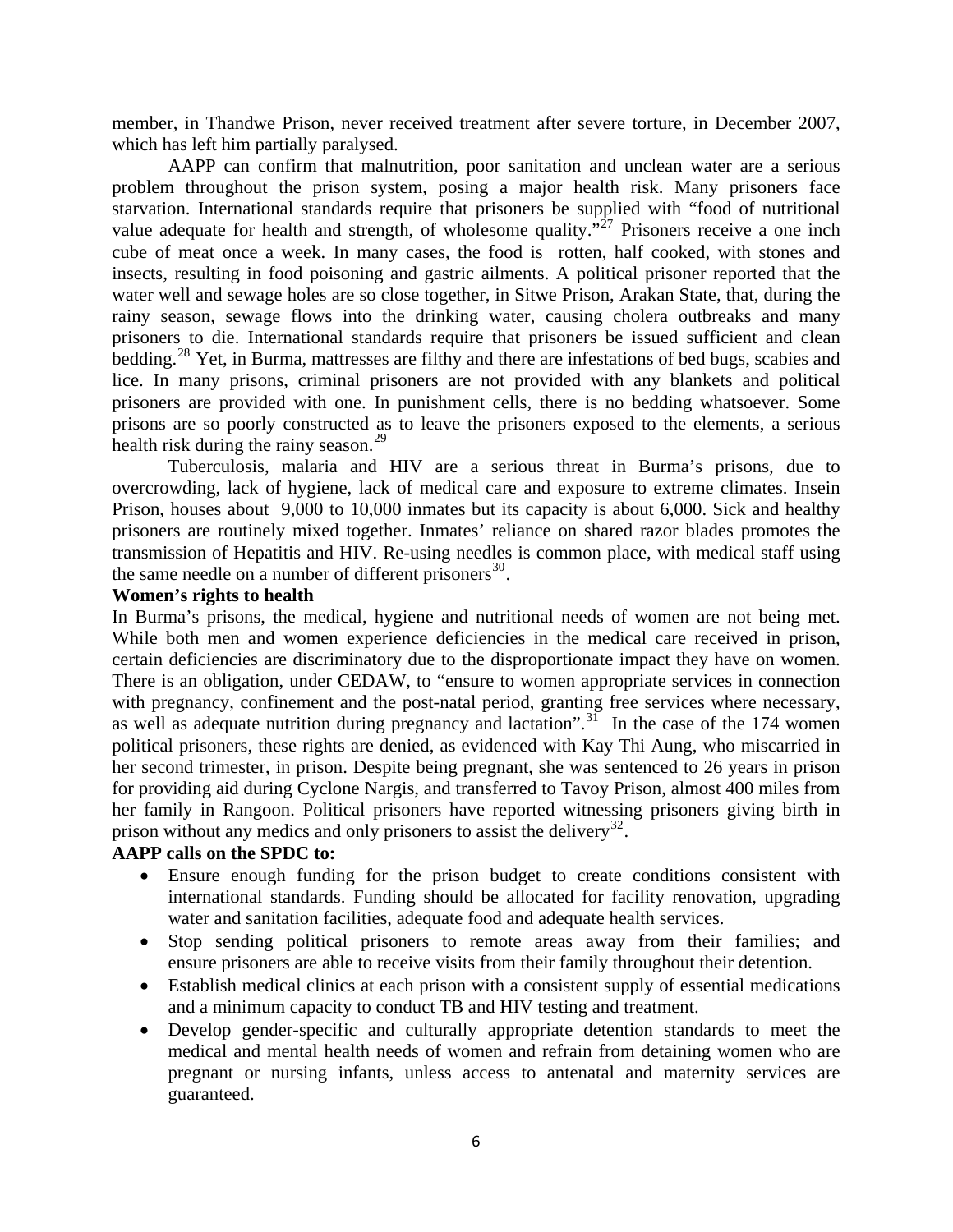#### **ANNEX**

#### **End Notes**

<sup>1</sup> As stipulated in the *General Guidelines for the Preparation of Information under the Universal Periodic Review*.

<sup>2</sup>Director General, of Prisons Department, Zaw Win, reported in http://www.irrawaddy.org/article.php?art\_id=17493;

<sup>3</sup> AAPP Monthly Chronology, June 2010; Articles 18, 19, and 20 UDHR

<sup>4</sup> Relevant instruments include: the UN Standard Minimum Rules for the Treatment of Prisoners the Body of Principles for the Protection of All Persons under Any Form of Detention or Imprisonment and the Basic Principles for the Treatment of Prisoners.

 $<sup>5</sup>$  The Manual of Rules for the Superintendent and Management of Jails in Burma (Jail Manual)</sup> was written during Burma's colonial times. Section V, which allows for whipping, up to 30 lashes, as a punishment, falls short of international standards.

6 Articles 330 and 331 of Burmese Penal Code

<sup>7</sup> Interviews with former political prisoners on file with AAPP,  $2000 -$  to date

8 See interview in Annex

 $9$  Min Ko Naing, after his sentencing in 2008, for his role in the August 2007 demonstrations, was transferred to Kengtung prison in Shan State, where he remains, in solitary confinement, at the time of reporting.

 $10$  Punishment shackles are not only extremely heavy, weighing 6 kg, but have an iron bar between the feet keeping the legs permanently astride. The bar is usually 1.5 to 2 ft but some reported 6 inches, causing extreme pain and making walking near impossible.

 $11$  Htay Lwin Oo, who died in Mandalay Prison in December 2008, was suffering from TB and Thet Win Aung , who died in Madalay Prison October 2006, from cerebral malaria

 $12$  See case file in Annex

<sup>13</sup> US State Department Human Rights: Burma Report, 2009

 $14$  See Annex for details

<sup>15</sup> Sections 61, 81, 100 and 167 of the Burmese Criminal Procedure Code

<sup>16</sup> Three categories have been outlined to determine whether a person is being arbitrarily detained: when there is no legal basis to justify the deprivation of liberty; when the deprivation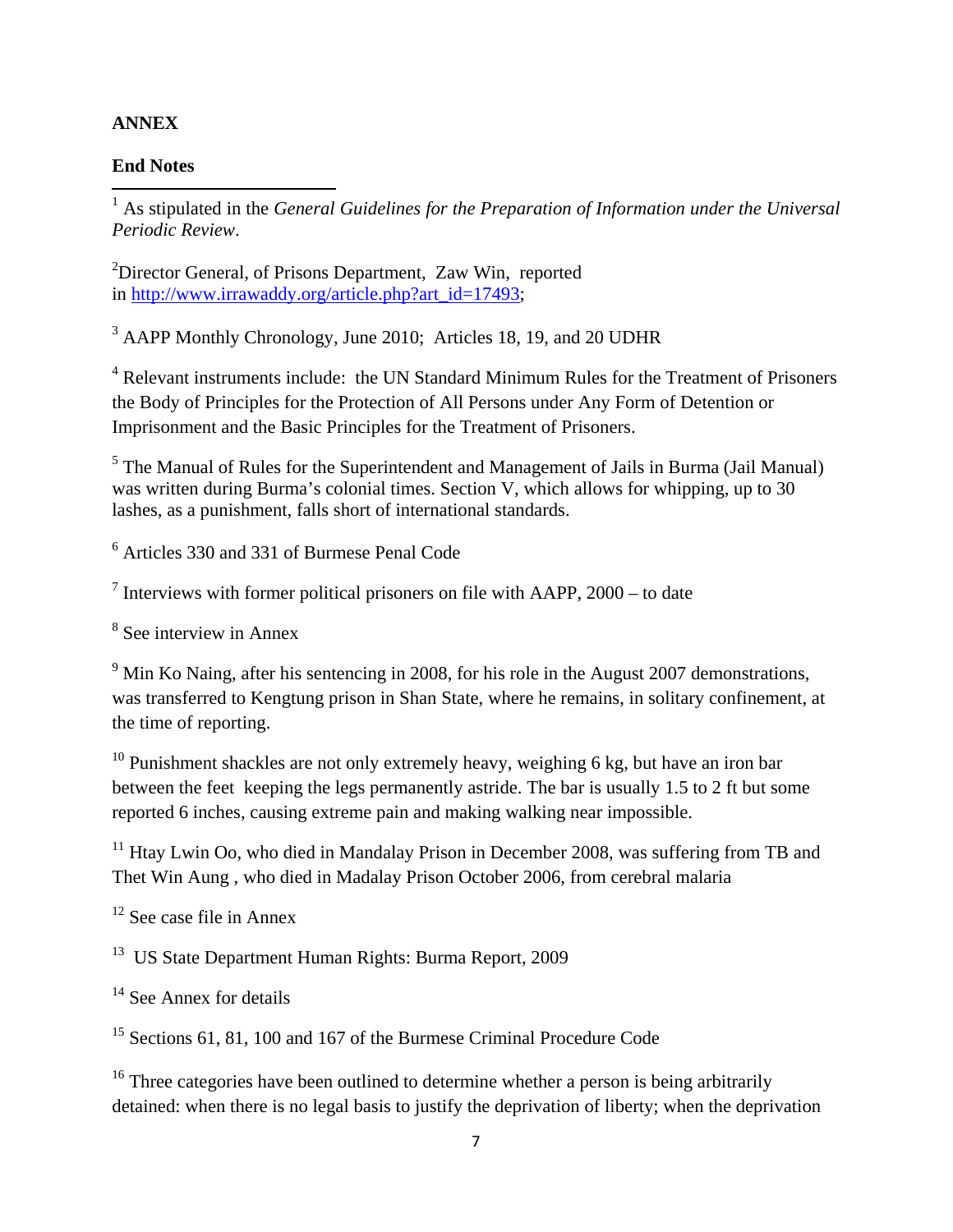of liberty violates certain articles of the UDHR and the International Covenant on Civil and Political Rights; when international norms relating to the right to fair trial are ignored or only partially observed.

<u> 1989 - Johann Stoff, amerikansk politiker (d. 1989)</u>

 $17$  The general recommendations of the UN Special Rapporteur on Torture state: Torture is most frequently practiced during incommunicado detention. Incommunicado detention should be made illegal.

18 AAPP Report, *The Role of Political Prisoners in the National Reconciliation Process*, 2010, pg 53

 $19$  For the full text of Section 401. see http://www.blcburma.org/html/Criminal%20Procedure%20Code/cpc\_16-30.html

 $20$  Children are defined as those under 18 years of age, in Article 1 of CRC, as does Burma's Jail Manual.

<sup>21</sup> CRC art. 37(a) (b) and (c); and Jail Manual, Part One, Section XIII - Juvenile Prisoners; and 1984 Prisons Act, section 27. The Prison Acts specifies that male prisoners under the age of 21 should be kept separate from adult prisoners, and, of these, those who have not arrived at puberty should be separated from those that have.

 $^{22}$  Article 13, 14, and 15 of CRC protect the rights of children to freedom of expresion, thought, peaceful assembly and association.

 $23$  UN Standard Minimum rules for the Treatment of Prisoners, para. 62

 $^{24}$  Burma's prison department has 34 doctors, 19 medical attendants and 22 nurses for a total of 248,664 prisoners and detainees in 42 prisons and 109 labor camps, according to Director General, of Prisons Department, Zaw Win, reported in http://www.irrawaddy.org/article.php?art\_id=17493;

 $25$  AAPP Monthly Chronology, June 2010

 $26$  According to the World Health Organisation, morbidity rates for malaria in Burma are highest in Arakan, Karen and Kayah states, and Sagaing and Tenasserim Divisions, where high profile political prisoners were transferred.

<sup>27</sup> UN Standard Minimum Rules for the Treatment of Prisoners, para.  $20(1)$ .

<sup>28</sup> UN Standard Minimum Rules for the Treatment of Prisoners, para. 19.

 $^{29}$  Interviews with former political prisoners on file with AAPP, 2000 – to date.

30 Ibid.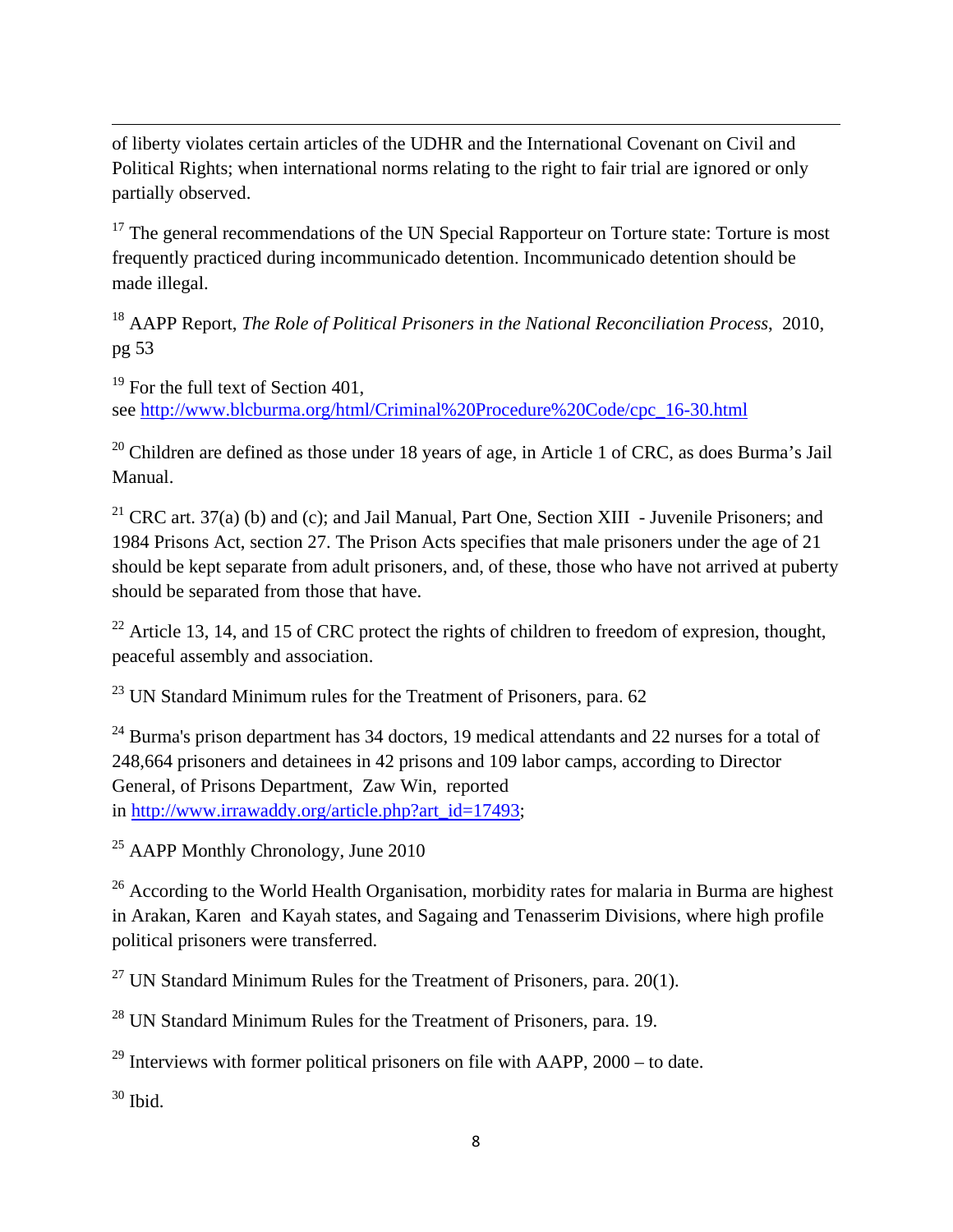<sup>31</sup> Article 12 CEDAW

Interviews with former political prisoners on file with AAPP, 2000 – to date.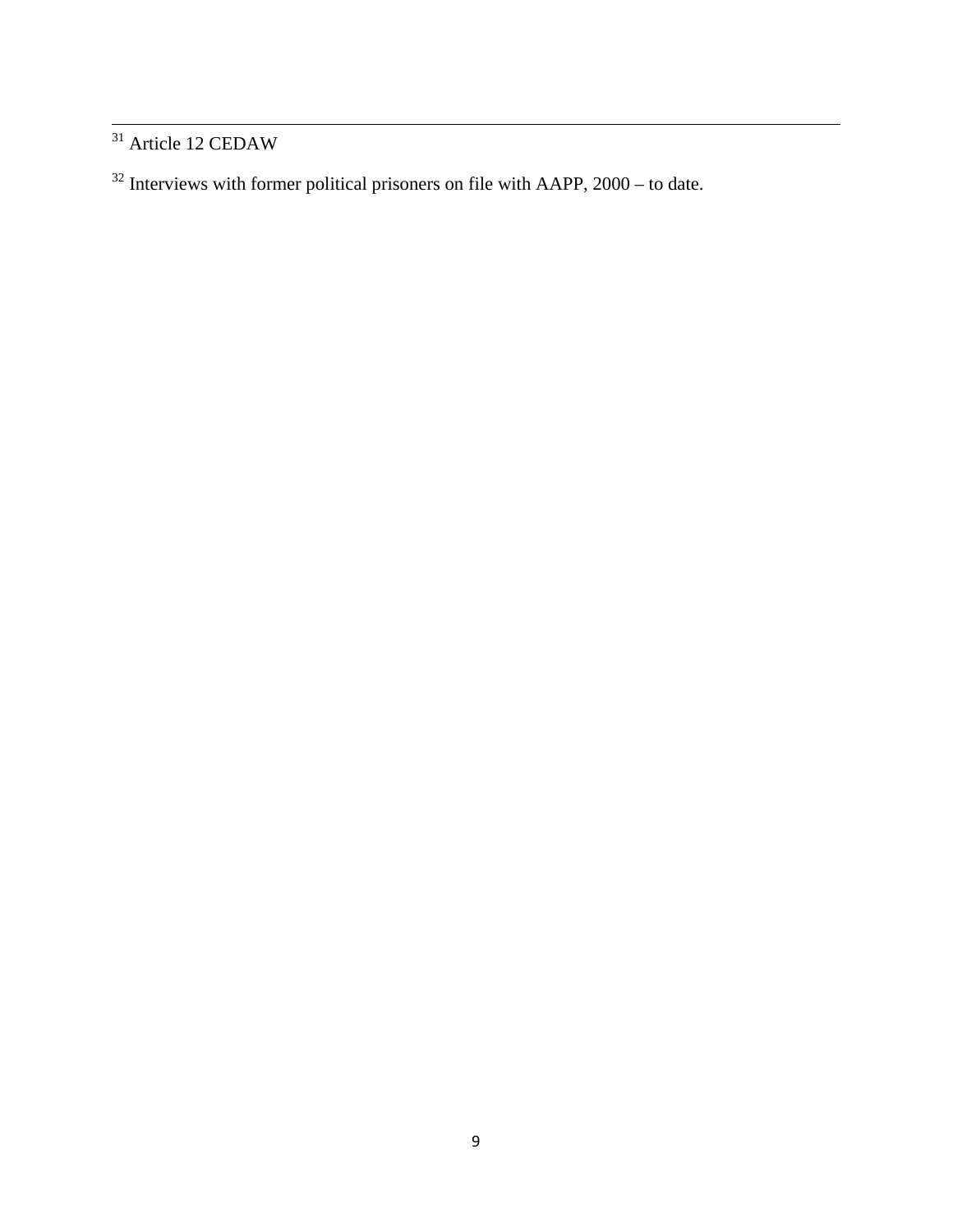#### <sup>U</sup>**Application for revision of Aung Hlaing Win's case**

#### **Yangon High Court 2005 Criminal Revision Case No. 595/ b**

<u> Andrewski politika (za obrazu za obrazu za obrazu za obrazu za obrazu za obrazu za obrazu za obrazu za obrazu</u>

Ma Hnin Sandar ----------------------------------------------------- UApplicant No. 19, Aung Myay Thar Zi Kan Street No. 1 Quarter, Kamaryut Township Yangon

Versus

Union of Myanmar ----------------------------------------------- URespondent

Application for revision in accordance with Paragraph 5 (e) of 2000 Judicial Act

Submitting application to High Court for revision on the judgment of Yangon Division Court summarily dismissing the Criminal Revision Case No. 754/ 2005 on 9 September 2005

Ref: Criminal Regular Case No. 960/2005 (Ma Hnin Sandar versus Lt. Co. Min Naing and six) which was dismissed by Mayangone Township Court on 4 July 2005 in accordance with Section 203 of Criminal Procedure Code, and revision for that submitted to and summarily dismissed by Yangon Western District Court and Yangon Division Court

Brief description of the case

The applicant was told by some witnesses that her husband (the late) Ko Aung Hlaing Win, 30, was arrested and brought in handcuffs by two anonymous persons while having dinner at 'Lucky' restaurant n No. 1 Quarter of Kamaryut Township at 7:30 pm on 1 May 2005. Thus the applicant went to Kamaryut Township Police Station at about 10 pm that night and reported the disappearance of her husband.

On 10 May 2005, Lt. Col. Min Naing and group arrived at the Quarter PDC office of Kamaryut Township, where the applicant lived, summoned the applicant and her father U Mya Soe (aka) Shwe Jo and said that Ko Aung Hlaing Win had died on 7 May 2005 and asked them to receive one hundred thousand kyats. When the applicant refused to accept the offer and demanded just to give back the corpse, Lt. Col. Min Naing told her that the remains was cremated at 'Yay-Way' cemetery at 2:30 pm that day.

On 17 May 2005 the applicant submitted a complaint to take action against the responsible persons concerning Ko Aung Hlaing Win's death at Kamaryut Police station and the police told that Mayangone Police station had already opened a case related to that case. Therefore the applicant submitted her complaint to Mayangone Police station and the police told her that the recorded case number was Police Case No. pa/ 11/ 2005.

It was learned that, according to the official report from Mayangone Police station, the Mayangone Court of Justice had made the inquest for the Criminal Miscellaneous Case No. 433/ 2005- State versus Aung Hlaing Win- from 1June 2005 to 7 June 2005 by investigating Pol. Station Officer Pol. Lt. Wyint Wai and Pol. 2nd Lt. Aung Kyaing form Mayangone Police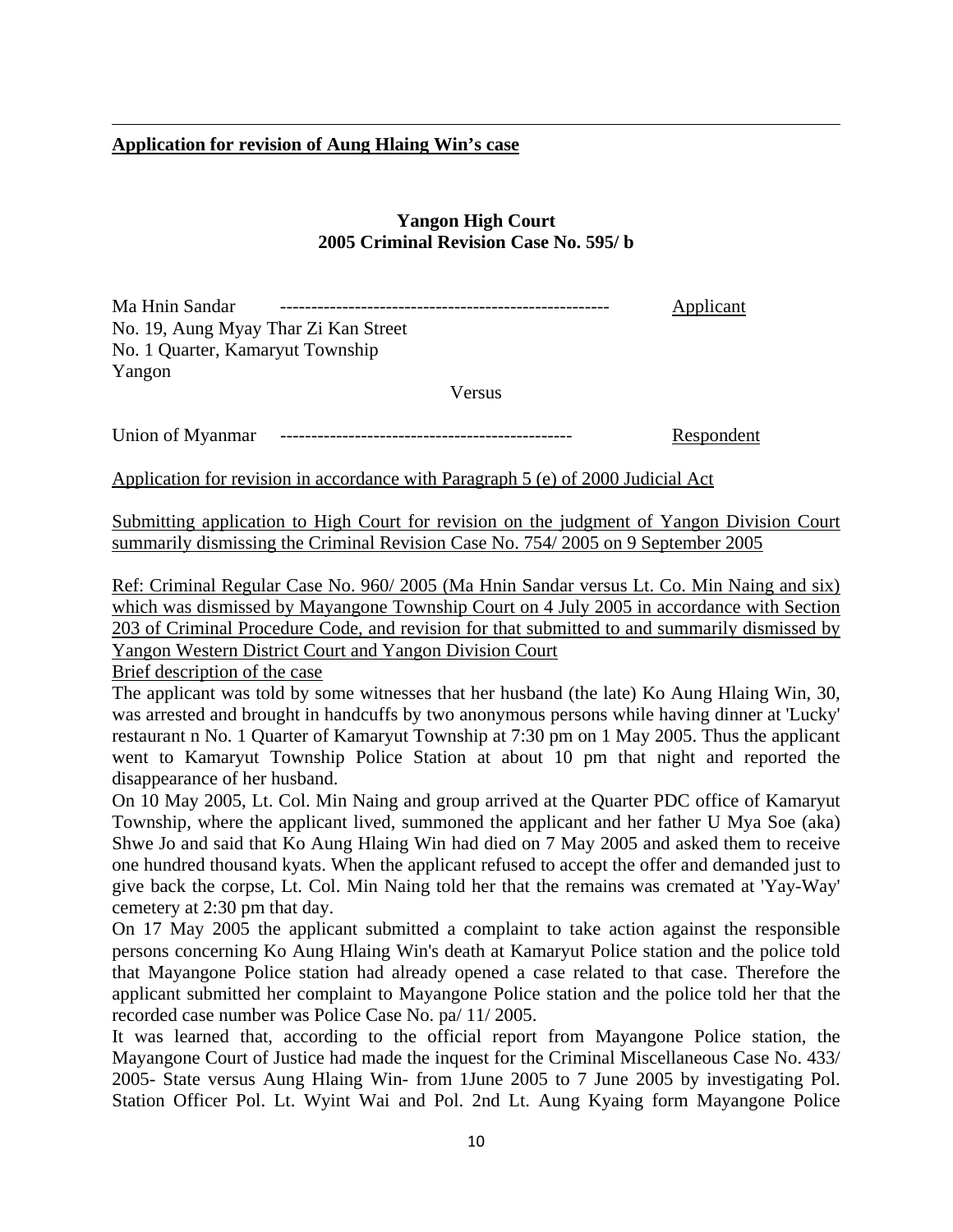station and members of Quarter PDC, Capt. Sai AUng Win and Lt. Zaw Min Htike form Military Security Unit No. 1, the forensic doctor Dr Zaw Zaw Oo of North Okkalarpa Hospital and Pol. 2nd Lt. Hla Thoung from Kamaryut Police station.

<u> Andrewski politika (za obrazu za obrazu za obrazu za obrazu za obrazu za obrazu za obrazu za obrazu za obrazu</u>

The court had dismissed the applicant's request to allow her to join the inquest in order to reveal the truth as well as to help the court, and to examine proper witnesses and to ask them necessary questions.

The inquest of Mayangone Township Court of Justice for the Criminal Miscellaneous Case No. 433/ 2005- State versus Aung Hlaing Win- was a one-sided hearing based on the report of Mayangone Police station. On 9 May 2005 the case was judged merely by basing on the final statement of Dr Zaw Zaw Oo that Ko Aung Hlaing Win's death was due to chronic disease of an enlarged and fatty lever and due to the inflammation of chronic tonsillitis, pneumonia, carditis and nephritis.

The Mayangone Township Court dismissed the request of the applicant, spouse of the dead, to obtain official copies of the witnesses' statements and the court's judgment for the inquest of the Criminal Miscellaneous Case No. 433/ 2005. Therefore the applicant submitted complaints to Yangon Division Court and to the Director-General of High Court to correct it but received no response.

The applicant reported Ko Aung Hlaing Win's death case to Mayangone Township police station but the police did not make inquiry and therefore she submitted complaint to Mayangone Township court to take actions for the Criminal Regular Case No. 960/ 2005 (Ma Hnin Sandar versus Lt. Col. Min Naing and six). Mayangone Township Court had received the applicant's complaint on 29 June 2005 but postponed the trial to 4 July 2005, heard the applicant's statement with affidavit in accordance with Section 200 of the Criminal Procedure Code, and passed the judgment dismissing the case in accordance with Section 203 of the Criminal Procedure Code. Reasons for revisions

1. On 10 May 2005, Lt. Col. Min Naing and group came to the applicant and her father, U Shwe Jo, told that Ko Aung Hlaing Win died on 7 May 2005, and offered them one hundred thousand kyat but the applicant refused it and demanded to return the corpse, it is mentioned in the complaint letter. As Lt. Col. Min Naing replied that the corpse had been cremated at about 2:30 pm that day, this made the family report the complaint. Again, the applicant after listening personally herself to Mayangone Township Additional Judge 1 court's trying of the Criminal Miscellaneous Case No. 433/ 2005 (state versus Aung Hlaing Win), the fact appeared that Ko Aung Hlaing Win was arrested and led to No. 1 Military Security Unit and investigated there. According to the forensic doctor's testimony that there were wounds on Ko Aung Hlaing Win's body, it has been prima facie evidence to take actions against the accused but in spite of is, Mayangone Township Court denied to admit the applicant's complaint and therefore it is legally wrong doing so.

2. Mayangone Township Court deny to investigate the complaint because it considered that the case need not to be processed as it had already been judged after making inquest in accordance with Section 174 of the Criminal Procedure Code by the court of the Additional Judge (1). On the contrary the applicant made the complaint against the accused persons at the court to make investigation. According to Section 202 of the Criminal Procedure Code, the Mayangone Township Court had the authority to allow someone to make investigation. But the court denied doing so and therefore it is tantamount to a denial of the provision of law.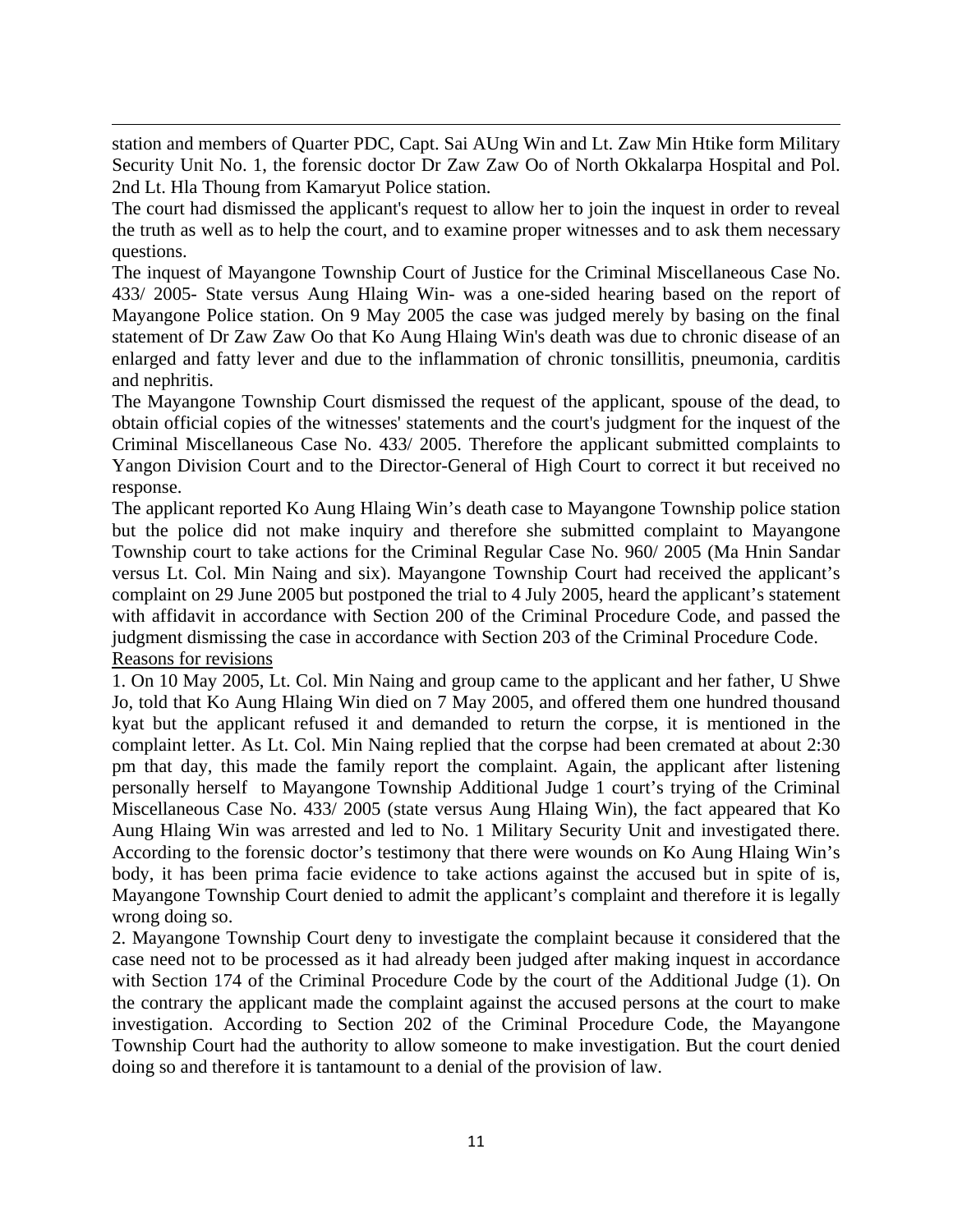3. Mayangone Township Judge, to whom the applicant submitted the Criminal Regular Case No. 960/ 2005, did not thoroughly study about the forensic doctor's testimony for the Additional Judge (1) Court's inquest and at the same time there is no obvious legal evidences concerning the judgment of that court. Therefore it is wrong and unjust that he dismissed the complaint.

<u> Andrewski politika (za obrazu za obrazu za obrazu za obrazu za obrazu za obrazu za obrazu za obrazu za obrazu</u>

4. As mentioned in the applicant's complaint letter, the forensic doctor Zaw Zaw Oo, who, as a part of the inquest, examined the dead body PR- 28 of Ko Aung Hlaing Win who died at No. 1 Military Security Unit, testified that there are 24 external wound and internal finding on Ko Aung Hlaing Win's body:

(1) two abrasions of 1.5cm x 1.5 cm near right eyebrow (2) 3.2 cm abrasion on right cheek-bone (3) 2 x 0.5 cm abrasion at inner part of lower lip (4) 3 x 2 cm bruises on upper side of right chest (5) 4 x 1 cm bruise at the front side of right shoulder (6) 1 cm bruise at top of right shoulder (7) 5 x 2 cm and 6 x 1 cm parallel bruises at inner part of lower right forearm and small abrasions beside them (8) 1 cm wound on the whole temporal region (9) 2.5 x 0.2 cm abrasion on right lateral chest (10) 1 cm diameter bruised abrasion at inner part of left arm (11) 1.5 x 1 cm abrasion and bruise on right ---  $(12)$  ---  $(13)$  5 x 2 cm wound at the side of right upper thigh  $(14)$ 3 x 2 cm wounds on left and right knees (15) 6 x 2 cm bruise below left knee (16) 4 x 1 cm abrasion at front of lower part of right calf (17) small abrasions from 1 x 0.5 cm to 4 x 1 cm at the side of lower part of left calf  $(18)$  6 x 5 cm bruise on right part of the back  $(19)$  3 cm diameter bruise at right knee (20) 1 x 0.5 cm bruise at right little finger (21) 3.1 cm bruise on right lip (22) bruised abrasion at left knee (230 5.1 cm and 4 x 1 cm bruises below and behind the left forearm (24) 3.1 cm bruise at left shoulder (and)

Internal findings

the head is extravasated and there is no special finding; skull bone remains normal and there is no fracture; no bleeding at the base of the brain; there is sign of atrophy at the brain and no special finding; no neck vertebral fracture and no neck bone fracture; there are signs of tonsilar abscess; there is tracheitis; no bleeding inside the chest; the right fourth rib fractured near the breastbone and muscle contused; the left fourth rib fractured near the breastbone in halves and there is bruise; both lungs have signs of chronic inflammation and coagulation, and no wound is found; heart condition is normal finding and chambers of the heart enlarged and some extravasation (bruises) are found outside the chambers; no internal bleeding inside abdomen; about half-digested food is found in the stomach and there are signs of infarction of small and large intestine.

Post-mortem examination No. 430/ 5 revealed that the victim died from chronic fatty liver and from tonsillitis and pneumonia.

Apart from the cause of death, as learned from the forensic doctor's testimony, the remaining facts revealed that grievous hurts are found on the dead body, with wounds and even fractured ribs. Therefore in the case of Ko Aung Hlaing Win died with grievous hurt assaulted by the accused, it is a negligence of duty that the victim was sent to be hospitalized only very late.

5. If Mayangone Township Court assumed the last part of forensic doctor's testimony for the inquest of Township Additional Judge (1) Court as a conclusive statement that Ko Aung Hlaing Win died form chronic disease, it is legally wrong to judge that the death is natural because the court had ignored the earlier part of the same testimony that mentioned that there are 24 wounds on Ko Aung Hlaing Win's body and internal wounds such as fractured ribs, which are found as immediate wounds.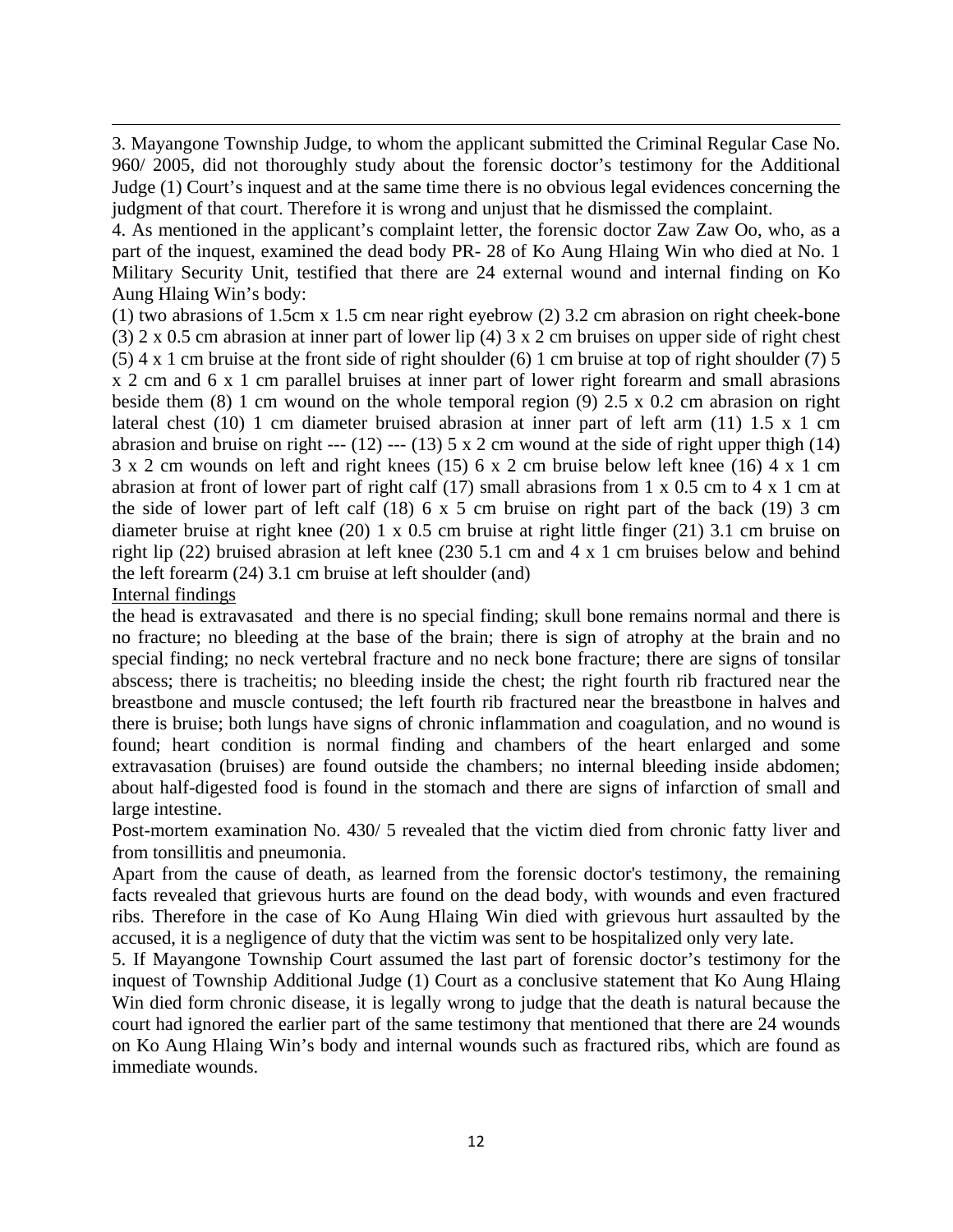6. I f the death of Ko Aung Hlaing Win during detention at No. 1 Military Security Unit is merely assumed as a natural death caused from chronic disease, the accused could inform the family or return the death body to the family. Instead they cremated Ko Aung Hlaing Win's corpse behind the family's back and therefore it is obvious that they are accomplices who had committed crime of destroying the evidence or the dead body.

<u> Andrewski politika (za obrazu za obrazu za obrazu za obrazu za obrazu za obrazu za obrazu za obrazu za obrazu</u>

7. The applicant went to Kamaryut Township police station and reported the disappearance of Ko Aung Hlaing Win right on the very night he was arrested and led away. Then the responsible person Kamaryut Township police station, Pol. 2nd Lt. Hla Thoung, as he testified, came to know on 6 May 2005 that Ko Aung Hlaing Win had been arrested by Mayangone police station, and learned on 8 May 2005 that Ko Aung Hlaing Win died, therefore stopped enquiring the disappearance case. Therefore these accused had colluded in withholding (concealing) the truth although they are responsible to inform the family about the truth. It is obviously unfair (unjust) and incorrect that the court dismissed the lawsuit though there have been criminal actions to be taken with thorough inquiry.

8. After receiving the applicant's complaint, Mayangone Township Judege took the affidavit and promptly dismissed it in accordance with Section 203 of the Criminal Procedure Code by referring the abatement of Criminal Miscellaneous Case 433/ 2005- State versus Aung Hlaing Win. The responsible persons from Mayangone Township police station, the accused persons, and other witnesses had testified falsely before the court that Ko Aung Hlaing Win was arrested and led away from a shop at Kamaryut Township on the night of 5 May 2005. These testimonies could not indicate definite location of the arrest. The exact time of the arrest is about 7:30 pm on 1 May 2005 and the location is 'Lucky' restaurant in the quarter of Kamaryut Township where Ko Aung Hlaing Win lived. And there is evidence at Kamaryut police station of reporting disappearance that very night. There is no right to make counter questions to the one-sided testimonies at the court and the inquest was made by making use of that opportunity. Te accused persons had testified by giving false statements, concealment and wrongful evidences and therefore it become obvious that they are the offenders and responsible persons for Ko Aung Hlaing Win's death within a few days.

9. Pol. 2nd Lt. Aung Kyaing, a surveillance from Mayangone police station who involved in arresting Ko Aung Hlaing Win on 5 May 2005, testified that Ko Aung Hlaing Win was sent to No. 1 Military Security Unit; the police had only put together a brief bio of Ko Aung Hlaing Win and could not continue the interrogation due to the bomb blast in Yangon on 7 May 2005; and later he learned that Ko Aung Hlaing Win died on the night of 8 May 2005. National security has been an important issue in for every country but personal security is an important one as well. It would be a negligence of a citizen's legal rights that the court easily judged Ko Aung Hlaing Win's death during interrogation as a natural death suffered from chronic disease.

Therefore I hereby submit as followed:

- (1) to admit this revision
- (2) to ask for and see the case files of Yangon Division Court's Criminal Revision Case No. 754/ 2005, Yangon Western District Court's Criminal Revision Case No. 160/ 2005 and Mayangone Township Court's Criminal Regular Case No. 960/ 2005.
- (3) To ask for and see the case files of Mayangone Township Court's Criminal Miscellaneous Case No. 433/ 2005 (State versus Aung Hlaing Win) as a related case file.
- (4) To pass an order to continue trying the lawsuit by canceling the order of Mayangone Township Court dismissing the Criminal Regular Case 960/ 2005 on 4 July 2005.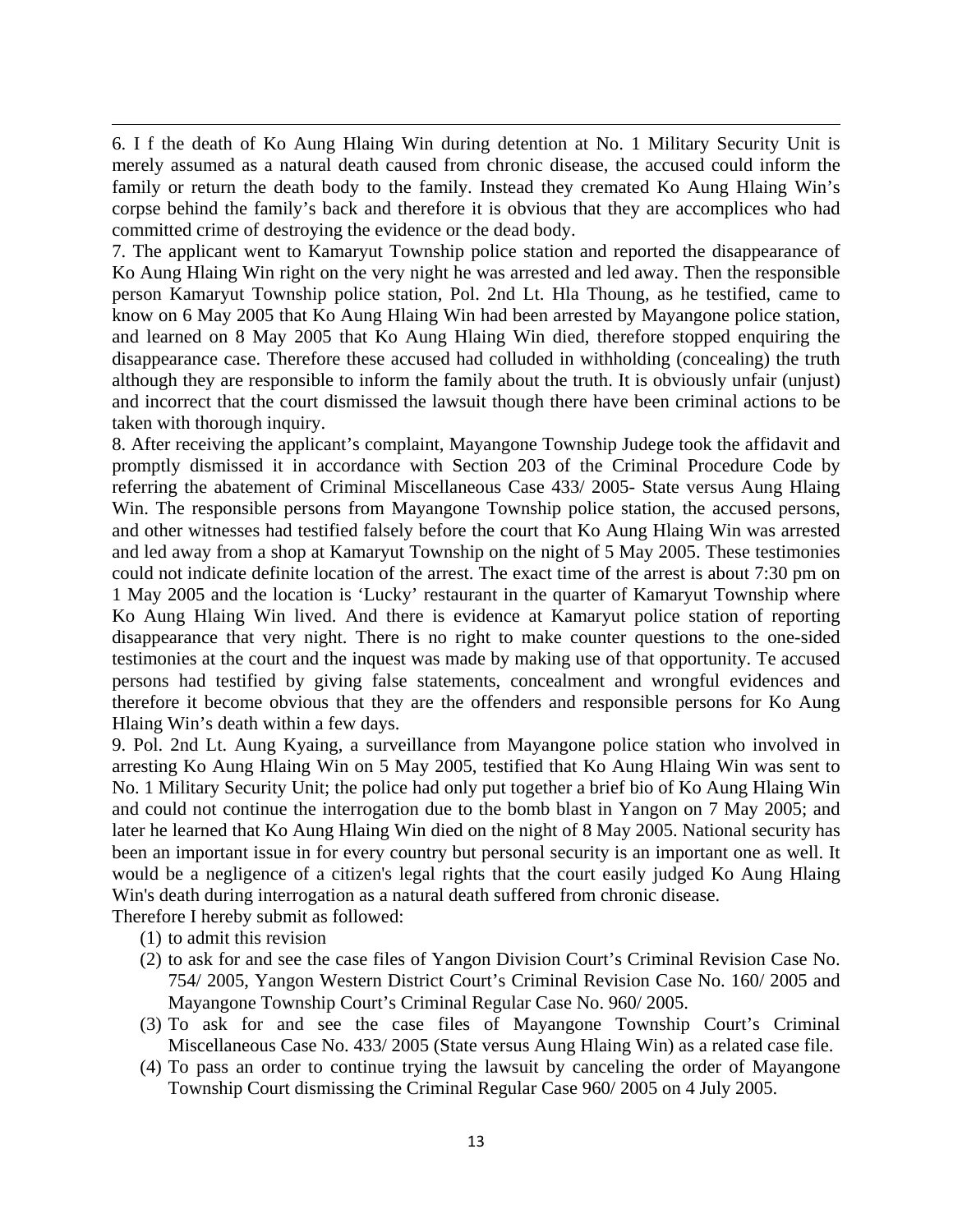Respectfully,

(Signed)

Ma Hnin Sandar Applicant

(Signed) U Aung Thein (LL.B) Advocate (No. 2703) 146, Ground Floor, 40<sup>th</sup> St, Kyautada Tsp Yangon Phone. 240626 1 September 2005

#### **The disappearance of 15 political prisoners**

On 25 March 2002, seven Myeik-Dawei United Front members, disappeared after being removed from Mergui Prison by Major Soe Hlaing of IB 265. Inside sources report that the prisoners were taken to an undisclosed location on Done Kyun Island. The seven political prisoners who have disappeared from Mergui prison include:

<u> Andrewski politika (za obrazu za obrazu za obrazu za obrazu za obrazu za obrazu za obrazu za obrazu za obrazu</u>

- 1) Name: (U) Khin Maung Cho
- 2) Name: (U) Shwe Baw
- 3) Name: (Ko) Tin San
- 4) Name: (Ko) Naing Oo (alias) Aung Naing
- 5) Name: (Ko) Kyaw Naing (alias) Kyaw Lwin
- 6) Name: (Ko) Than Zaw
- 7) Name: (Ko) Onh Lwin

At present, the whereabouts of these seven political prisoners remains unknown.

In July 2002, two NLD members were taken from Kawthaung prison by soldiers from IB 262 and IB 267 led by Captain Tin Maung Win, to Zar Dead Gyi Island and disappeared. On 17 September 2002, Sergeant Thein Myint, the commander of IB 224 and IB 262, took four other political prisoners from Kawthaung Prison and reportedly brought them to Makyonkalit Village, Lam Pake Island, Tenasserim Division.

The six political prisoners who have disappeared from Kawthaung prison include:

- 1) Name: (Ma) Cho Lwin (alias) Ma Lwin (Female)
- 2) Name: (Ko)Kyaw Aye
- 3) Name: (Ko) Kyaw Naing Soe
- 4) Name: (Ko) Tin Tun
- 5) Name: (Ko) Maung Shwe (alias) Bike Pu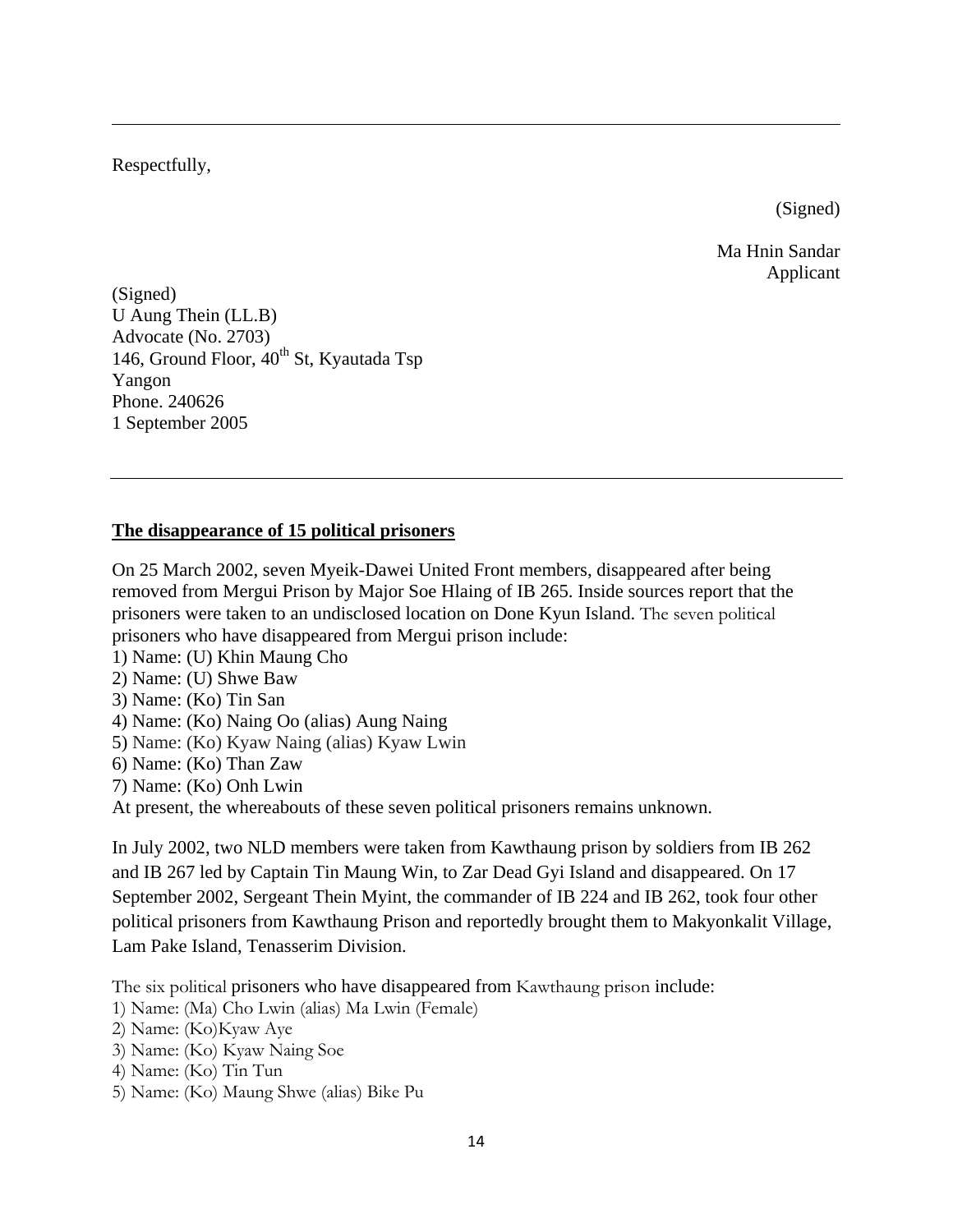6) Name: (Ko) Kyaw Myint

The fate of these six prisoners removed from Kawthaung Prison remains unknown. In September 2002, two farmers, charged with having contacted members of political opposition groups, were taken into custody by members of MI 19 in Mergui, where they disappeared and there whereabouts remains unknown.

<u> Andrewski politika (za obrazu za obrazu za obrazu za obrazu za obrazu za obrazu za obrazu za obrazu za obrazu</u>

1) Name: (Ko) Thinn Pe

2) Name: (Ko) Ba Sein

AAPP, *Eight Seconds of Silence: the Deaths of Democracy Activists Beind Bars*, 2006.

#### **Written interview with a former political prisoner**

**Prisoner released:** 18 March 2010

**Answers received:** 22 April 2010

**Original interview in English** 

This interview is included, here, as an example of an interview conducted by AAPP. Other interviews *were conducted in person and held in Burmese with a translator.*

1. In what manner were you arrested? Did you suffer any ill-treatment before being taken into custody?

*I don't know detail why they (SPDC) can arrest me, however they arrested me because of my photo and political activities and information at the Rangoon Airport on September 3, 2009. I suffered no injuries during the arrest but I was psychologically ill-treated and threatened with words that made me frightened by the (Sa-Ar-Pa) Military Security Affairs (MSA) Military-Navy Security Officers, who were are in charge of my case. [words such as : "you are in Burma now , even though you are US citizen"---"we can do whatever we want to you if we don't like your answers]* 

2. Where were you held after being arrested (the name and location of the institution, if known)?

*First place was at Airport One of the (Sa-Ar-Pa) Military Security Affairs (MSA) Military-Air Force Security Office, next stop was at Mangaladon Airport Police Station and finally I arrived in a building but I could not see anything at all and was walkeddown into a room, which was my first interrogation room of the*  $(Sa-Ar-Pa)$  *Military Security Affairs (MSA).* 

3. What were you told by those who arrested and detained you?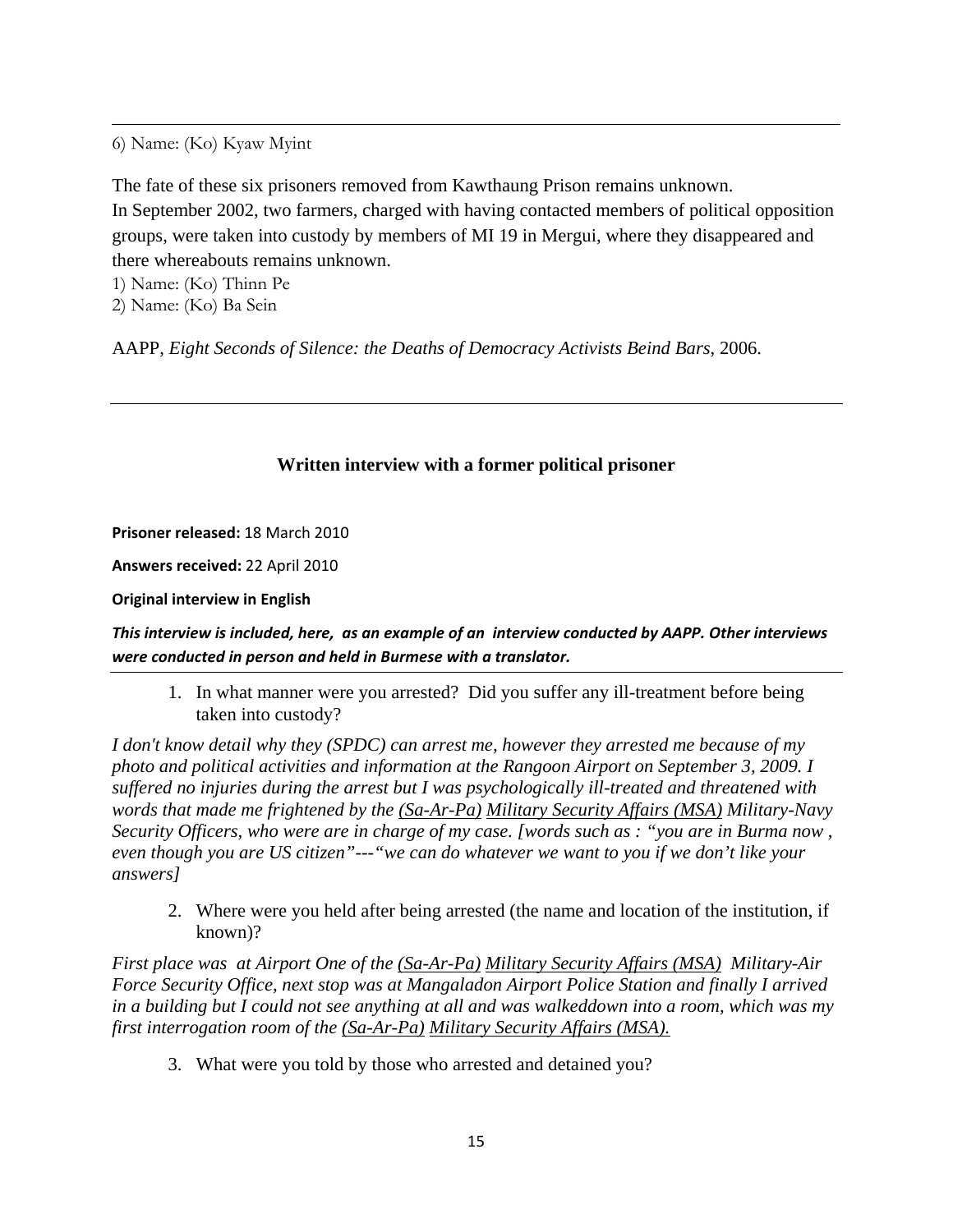*One Air force officer Captain asked me to stop because his boss would like to personally ask me questions […we talked back and forth about what he wanted to know and why he wants to meet me and so on…]. Then I had to follow a captain to their office and we waited for about 45 minutes to see someone, who was an officer from*  $(Sa-Ar-Pa)$  *Military Security Affairs (MSA) Military-Navy Security Officer… he started to call my name as Nyi Nyi Aung and then he told me bout my colleagues, who are in prison. So I knew that the situation was not good and they finally told me that I was under arrest. I kept asking them to contact the US Embassy. I was handcuffed and my face covered with a cloth. Then I was taken by security officers and put in a car.* 

<u> Andrewski politika (za obrazu za obrazu za obrazu za obrazu za obrazu za obrazu za obrazu za obrazu za obrazu</u>

4. Did you have access to family visits; when was access first given; where did these take place, was someone else present during these visits?

*I had no access to relatives for the first month of my arrest. After one month I had access to family. Every time they (my aunts) had to apply for jail visit at Insein Prison. They had to wait until they were granted permission by the authorities through US Embassy in Rangoon. Two jail guards and Special Branch (SB) officers were on both sides of the visitor room and we had to talk by phone and see through a glass window. The officers from SB and prison guards wrote down and recorded whatever we talked about during the 15 mins of visiting time, which took place in a small visitor room near the front door of Insein Prison.* 

5. Did you have access to a legal representative; when was access first given, how long after you were first taken into custody; how often was it given; where did visits take place; was someone else present during these visits?

*I had access to a lawyer after my diplomat first visited and before I had the hearing at the special court in Insein prison compound. I had a meeting with my lawyers, U Kyi Win and U Nyan Win in the visitor's room, which was the same as all my meetings with my diplomat, and I only had two meetings with my lawyers during the entire period in Prison. No authorities were beside us during our meeting. So we discussed freely, however, we don't know whether the prison authorities set up an undercover sound recorder.* 

6. Did you appear before a court; when did this happen; how long after you were first taken into custody?

*Yes, after about 45 days after my arrest…in mid October, 2009.* 

7. At any stage during your interrogation or detention were you transferred from one location to another? If so, do you know, where to, by whom, and how did you get there?

*Yes, several places. I was moved by authorities (military security, special branch and prison officers). First interrogation rooms* U*(Sa-Ar-Pa)*<sup>U</sup> <sup>U</sup>*Military Security Affairs (MSA)*U*, Aung Tha Pay compound located in Rangoon, which is an office of Special Branch under the Ministry of Home Affairs; Insein Prison (several buildings including Military Dog Cell) and Pyay prison in Pegu division, which is out of Rangoon.* 

8. Was any reason given for the transfer?

*No... not at all whenever I was moved by security officers, SB, (Sa-Ar-Pa) and Prison guards.*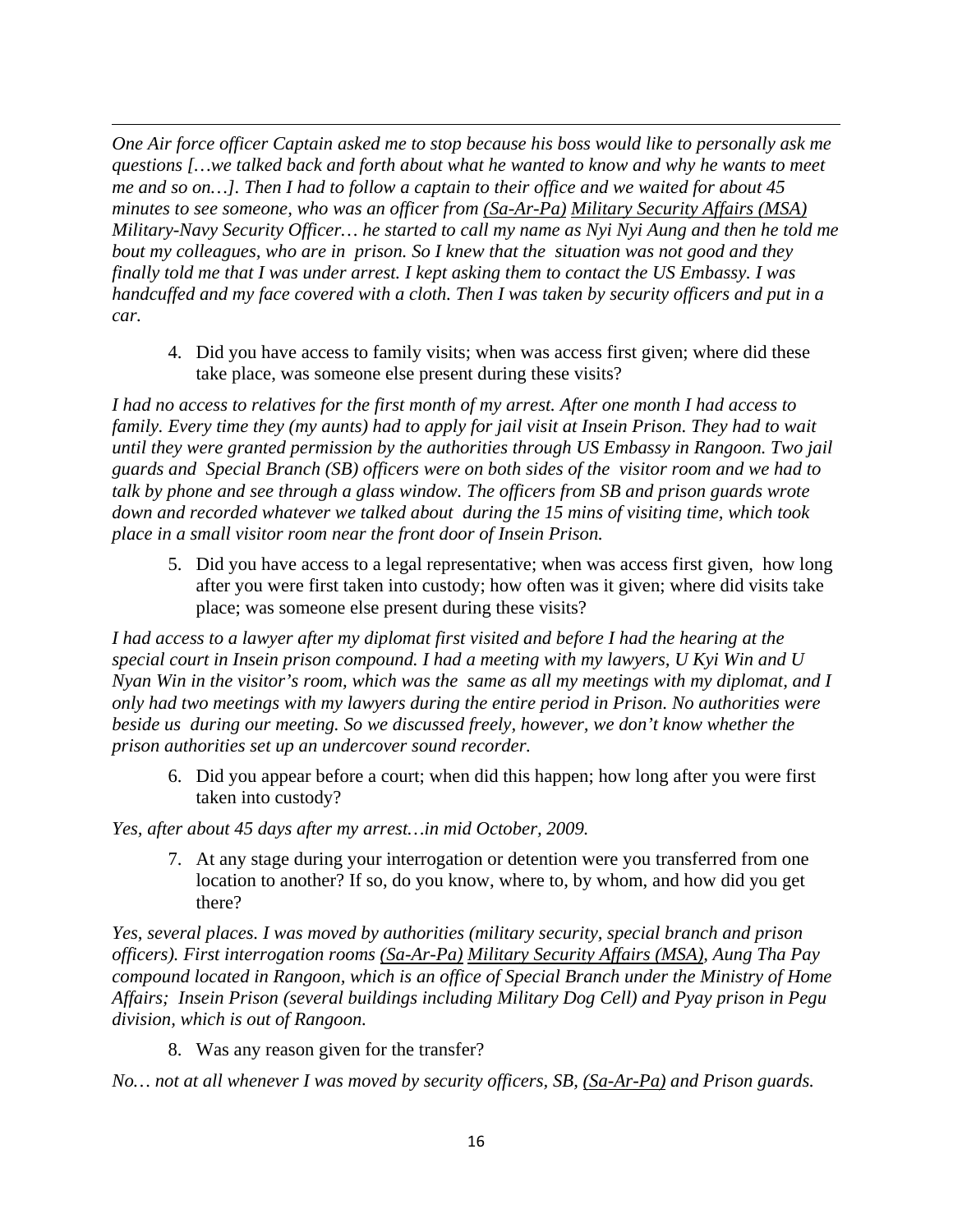9. How long were you interrogated for?

*14 days… for 12 days I was not allowed to sleep at all, for 8 days no food; I was given drinking coffee for several days until I was given the first food on the 9th or10th day.* 

<u> Andrewski politika (za obrazu za obrazu za obrazu za obrazu za obrazu za obrazu za obrazu za obrazu za obrazu</u>

10. What were the conditions of your interrogation cell?

*First Interrogation Cell (room) at*  $(Sa-Ar-Pa)$  *Military Security Affairs (MSA)* had one small *light bulb and was 10 by 10 feet, no windows, one 3 by 6 feet wood frame and one entrance door. At the SB 5 storey building in Aung Tha Pay, I was interrogated, not in the cell but in a place close to their office on the ground floor of building; however it was covered with wooden frame partition.* 

11. Can you describe the routine in the place of interrogation?

*Two or three interviewers (Authority/Officer from MSA and SB) who rotated every 4 hours, all day and night. Finally I had to sign and initial on all the writing paper of each interrogation group's record. Sometimes there were more than three or four interviewers in the room at a time.* 

12. How were you treated during detention or interrogation?

*There were three kinds of treatments, depending on the person. Some officers believe in the order and system of junta, so they do as they are told by their boss, obey orders from the top so they would not get criticized, and pretend to work as good obedient servicemen in the department. They ask direct/straightforward questions and then get mad after they don't get what they want and this becomes a terrifying a situation. Others, treat you well and handle the case intelligently, so I felt free to answers. Some officers become a friend, exchange their point of view and ask my opinions.* 

*13.* What were you told or asked?

*Who are your contacts and associates? Where do you hide all the material against the junta? How do you get in and out the country? What/Where/When/Who/Which and How do you get financial support? They often asked which country/governments/ NGOs did I receive support from? How much money did you get from organizations, what projects were you involved in, and any training received and so on? What is the purpose of your trip to Burma? Why did you comeback to Burma? Will you stay in Burma? Do you want to come back to the country after 2010 or later? And so on….* 

14. Do you have the details of those who interrogated you - name, rank or position of officer?

*No… I don't think they gave me a real name.* 

15. Were you mistreated/tortured during interrogation?

*Yes.* 

16. In what way were you mistreated/tortured?

*My arms were tied tightly behind my back , sitting on a chair, which they would kick out from under me. They beat me on my back, shouted immoral words at me, and would punch me in the*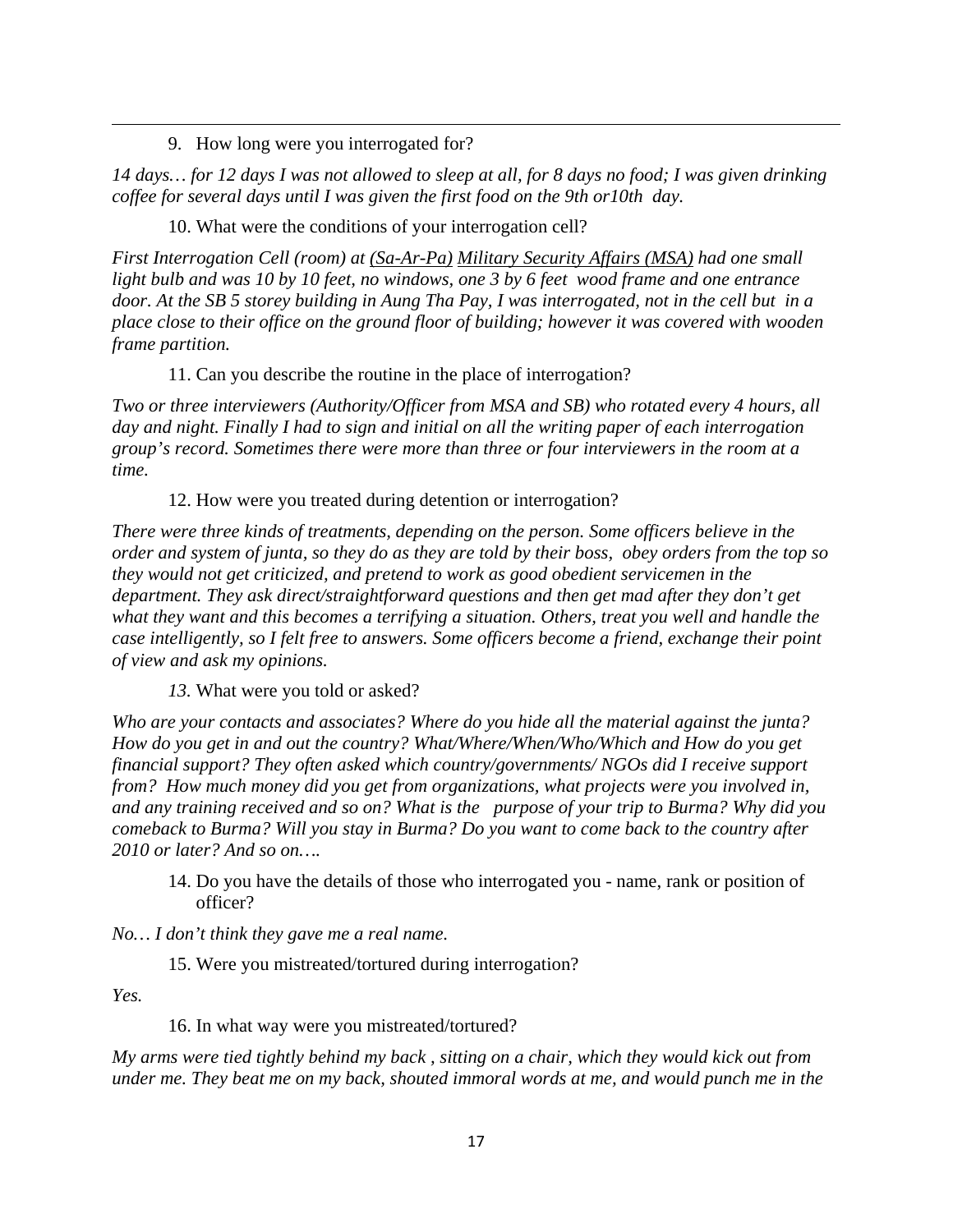*face and nose and twist my arm. I was not allowed to sleep for 12 days and had no food for 8 days…* 

<u> Andrewski politika (za obrazu za obrazu za obrazu za obrazu za obrazu za obrazu za obrazu za obrazu za obrazu</u>

17. When was it done? Where did it occur? Who did it?

*Since I was arrested for 12 days at Special Branch by Officers- Authorities from SPDC…* 

18. How often was it done?

*5 --- 10 times during interrogation in the SB building…* 

19. Why do you think it was done?

*To make you scared and worried and then you might give them what they want or you can't resist… some Officers-Authority want to oppress and aim to abuse, that practice has become culture/tradition for the top military leaders and all government servicemen especially in the department of military and home affairs.* 

20. Have you sustained any physical injuries during the course of your interrogation, detention and imprisonment?

*Yes since mid December 2009. Pain in my back, where I was hit and leg pain, which I didn't get proper treatment for.* 

21. Were any medical personnel present during or after your interrogation period and while in prison, if so, did you receive any medical treatment, immediately or later, including on release?

*After several requests from me and the US Embassy counsel, I did get a doctor's visit and sometimes by special request but I did not get enough medical treatment. So I still have to get treatment for the pain from caused by being tortured by SPDC.* 

22. Did you complain to anyone about your treatment or tell anyone in authority? What was the response?

*I made complaints once I arrived at Insein and I did get any clear or direct response from the authorities. I had heard one message from an official that "we already informed to the top boss".* 

*23.* Were any other people held there; if so, how many; did anyone witness you being mistreated?

*No.., I was detained alone and I did not see anyone in prison.* 

24. Did you witness the mistreatment of any other prisoners?

*Yes, when I was detained one day in a room of Special Branch interrogation center with one youth caledl Htun Lin Kyaw, who was a member AASYC, he was beaten in the interrogation by SB authorities.* 

25. Describe your cell in prison?

*I was in several different cells. Most of the cells were 8 x 10 feet. There was usually a 3 x 6 feet entrance door and a small window at the top of the back wall. The building had not been renovated in many years. Most of the rooms had lime paint, dirty toilets with horrible smells, insects, and one plastic water bowl.*